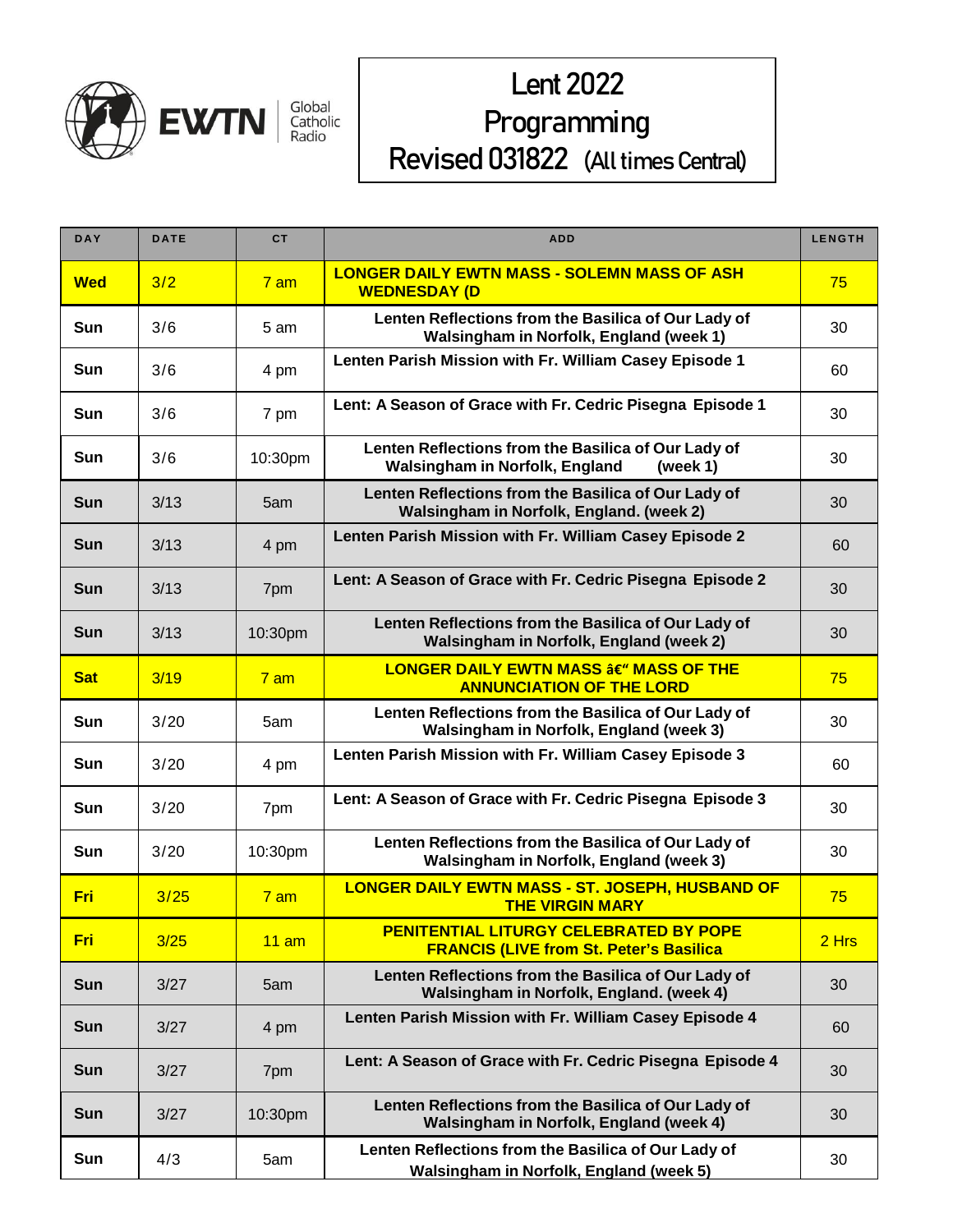| Sun        | 4/3  | 4pm     | Lenten Parish Mission with Fr. William Casey (episode 5)                                        | 60      |
|------------|------|---------|-------------------------------------------------------------------------------------------------|---------|
| Sun        | 4/3  | 7pm     | Lent: A Season of Grace with Fr. Cedric Pisegna Episode 5                                       | 30      |
| Sun        | 4/3  | 10:30pm | Lenten Reflections from the Basilica of Our Lady of<br>Walsingham in Norfolk, England (week 5)  | 30      |
| <b>Sun</b> | 4/10 | 3am     | Lenten Reflections from the Basilica of Our Lady of<br>Walsingham in Norfolk, England. (week 6) | 30      |
| <b>Sun</b> | 4/10 | 3:30am  | Solemn Mass of Palm Sunday from Rome with Pope<br><b>Francis</b>                                | 2 hours |
| <b>Sun</b> | 4/10 | 4pm     | Lenten Parish Mission with Fr. William Casey (episode<br>6)                                     | 60      |
| <b>Sun</b> | 4/10 | 8pm     | Lent: A Season of Grace with Fr. Cedric Pisegna Episode 6                                       | 30      |
| <b>Sun</b> | 4/10 | 10:30pm | Lenten Reflections from the Basilica of Our Lady of<br>Walsingham in Norfolk, England (week 6)  | 30      |
|            |      |         | <b>HOLY WEEK</b>                                                                                |         |
| <b>Mon</b> | 4/11 | 9:00pm  | Holy Week Retreat w/Fr. Pablo Straub (part 1)                                                   | 60      |
|            |      |         |                                                                                                 |         |
| <b>Tue</b> | 4/12 | 9:00pm  | Holy Week Retreat w/Fr. Pablo Straub (part 2)                                                   | 60      |
|            |      |         |                                                                                                 |         |
| Wed        | 4/13 | 9:00pm  | Holy Week Retreat w/Fr. Pablo Straub (part 3)                                                   | 60      |
|            |      |         | <b>Maundy Thursday</b>                                                                          |         |
| Thu        | 4/14 | 7am     | Mornings with Mother: "Stations of the Cross, part 1"                                           | 60      |
| <b>Thu</b> | 4/14 | 4:00pm  | <b>Holy Thursday Meditations with Fr. Benedict</b><br><b>Groeschel</b>                          | 30      |
| <b>Thu</b> | 4/14 | 4:30pm  | Choral Meditations on the Eucharist from the BSNIC,<br><b>Washington DC (LIVE)</b>              | 30      |
| <b>Thu</b> | 4/14 | 5pm     | Solemn Mass of the Lord's Supper from the BSNIC,<br><b>Washington DC (LIVE)</b>                 | 2:00    |
| Thu        | 4/14 | 8pm     | Holy Week Retreat w/Fr. Pablo Straub (part 4)                                                   | 30      |
|            |      |         |                                                                                                 |         |

## Lenten Reflections from the Basilica of Our Lady of Walsingham in Norfolk, England

Week 1: Fr. Colin Mary Edwards, OFM Conv., serving at the Shrine of Our Lady of Walsingham, shares the theme of the first week of Lent, describing the temptations of Jesus in the desert.

Week 2: Fr. Michael Rear of the Diocese of East Anglia, shares the theme of the second week of Lent, of entering into the mystery of the Transfiguration of Our Lord.